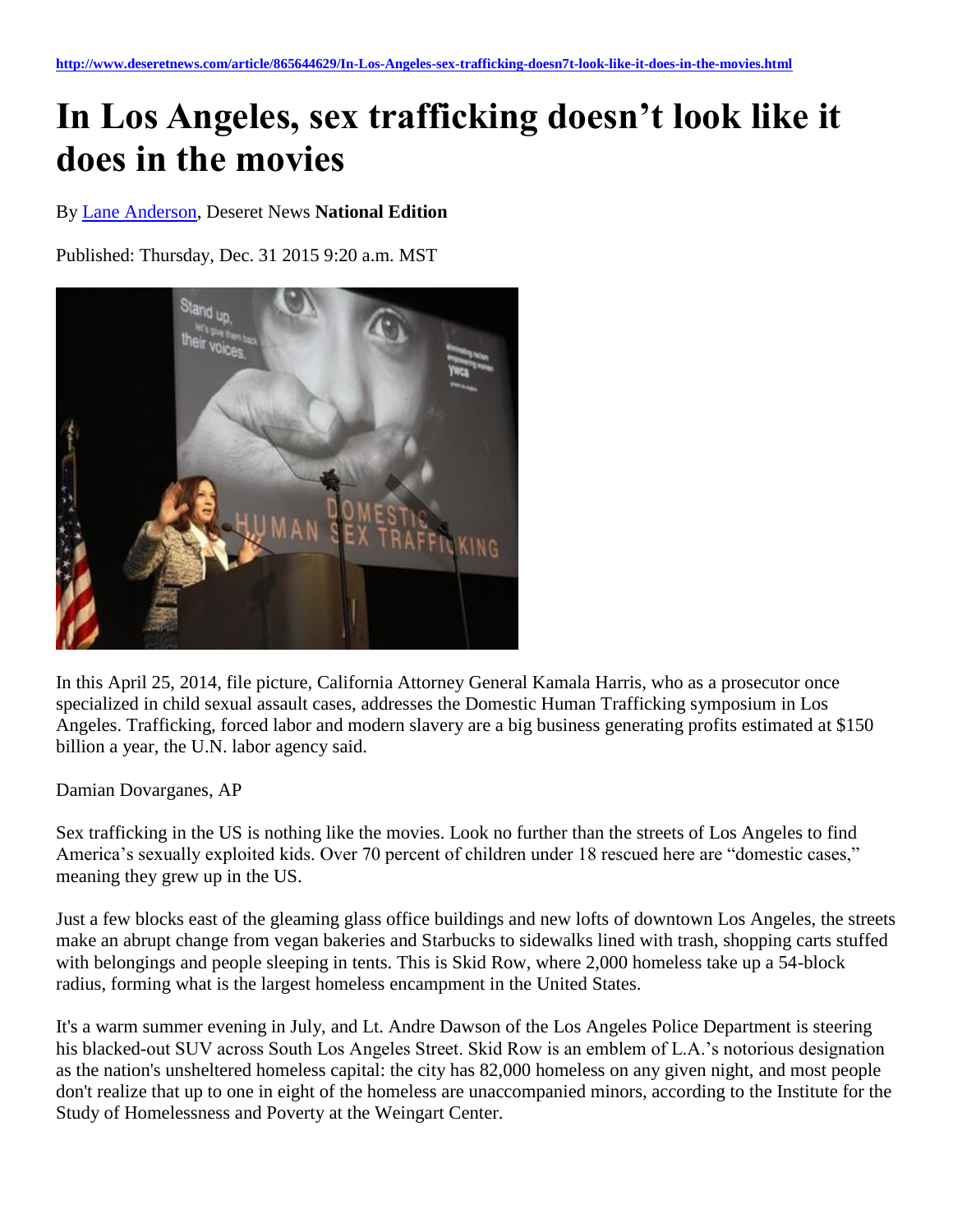Dawson, 56, is stylish and well-spoken. He's wearing a pink button-down shirt with dark jeans, reflective sunglasses and a mustache that he is in the habit of smoothing with one hand. Dawson has been a detective with the Los Angeles Police Department for 32 years, and since 2010, he's run the LAPD team dedicated to stopping child sex exploitation.

While headlines tout stories of women and children trafficked from overseas, Dawson says you need look no further than the streets of Los Angeles to find America's sexually exploited kids. Over 70 percent of children under 18 rescued by his team are "domestic cases," he says. Meaning, they are kids born and raised in America. And they have not been kidnapped and stuffed into the back of a van, the Hollywood version of sex trafficking.

"It's not what everybody thinks; it's not what the movies tell you it is," says Dawson. "What we see are what's the term to refer to girls that nobody cares about? Throwaway kids."

It's a term used to describe the thousands of children in America who are abandoned, abused, neglected and often in and out of foster care. Although "orphan" isn't a term we use anymore in the United States, Dawson sees sexually exploited kids who are essentially without families, or without reliable, safe homes, day in and day out.

There are between 4,800 and 10,000 homeless minors in Los Angeles on any given night, most of them concentrated around downtown L.A. and Hollywood, and many find themselves in a Dickensian scramble to survive. Some come from out of state, in search of warm weather and a better life, but most are local kids from Southern California's poor neighborhoods. Many will fall into, or be pressed into, sex work.

One in three teens will be recruited into sex work the first 48 hours on the street according to stats from the National Runaway Switchboard, and most kids, boys and girls, are introduced to sex work at age 13.

The federal definition for what constitutes trafficking is broader than most people realize. While "trafficked" implies transportation of victims across borders, anyone compelled to perform commercial sex acts by force, fraud or coercion is legally defined as a trafficking victim. Therefore, anyone under age 18 performing commercial sex acts is considered a trafficking victim because they aren't old enough to give consent—whether or not there is evidence of force or coercion.

Rather than treated as victims that need help, most sexually exploited children have been arrested on prostitution charges and put behind bars while their adult johns usually get off scot-free. Dawson's CSEC (Commercially Sexually Exploited Children) unit is one of the first in the country to adopt a "first responders" protocol that searches out child victims and treats them like victims of abuse instead of criminals. Officers are trained to recognize exploited minors and how to talk to them, and bring them into the station to put them in touch with social services instead of juvenile court.

Dawson knows there's no silver bullet solution to stopping sex trafficking. But it's a start, and a model for cities across the country.

## The tracks

It's just after 5 p.m., and the sun is still high in Southern California's hazy sky. Dawson heads toward "the tracks" in Compton, or what locals call "the Blade," stretches of city streets where sex is sold. This is the time of day when women will hit the sidewalks looking to pick up guys who are just getting off work, Dawson says. They will walk up and down streets like Figueroa Avenue, which is lined with strip malls, liquor stores and cheap hotels, while working cellphones, talking to their pimps and looking out for regulars and new customers.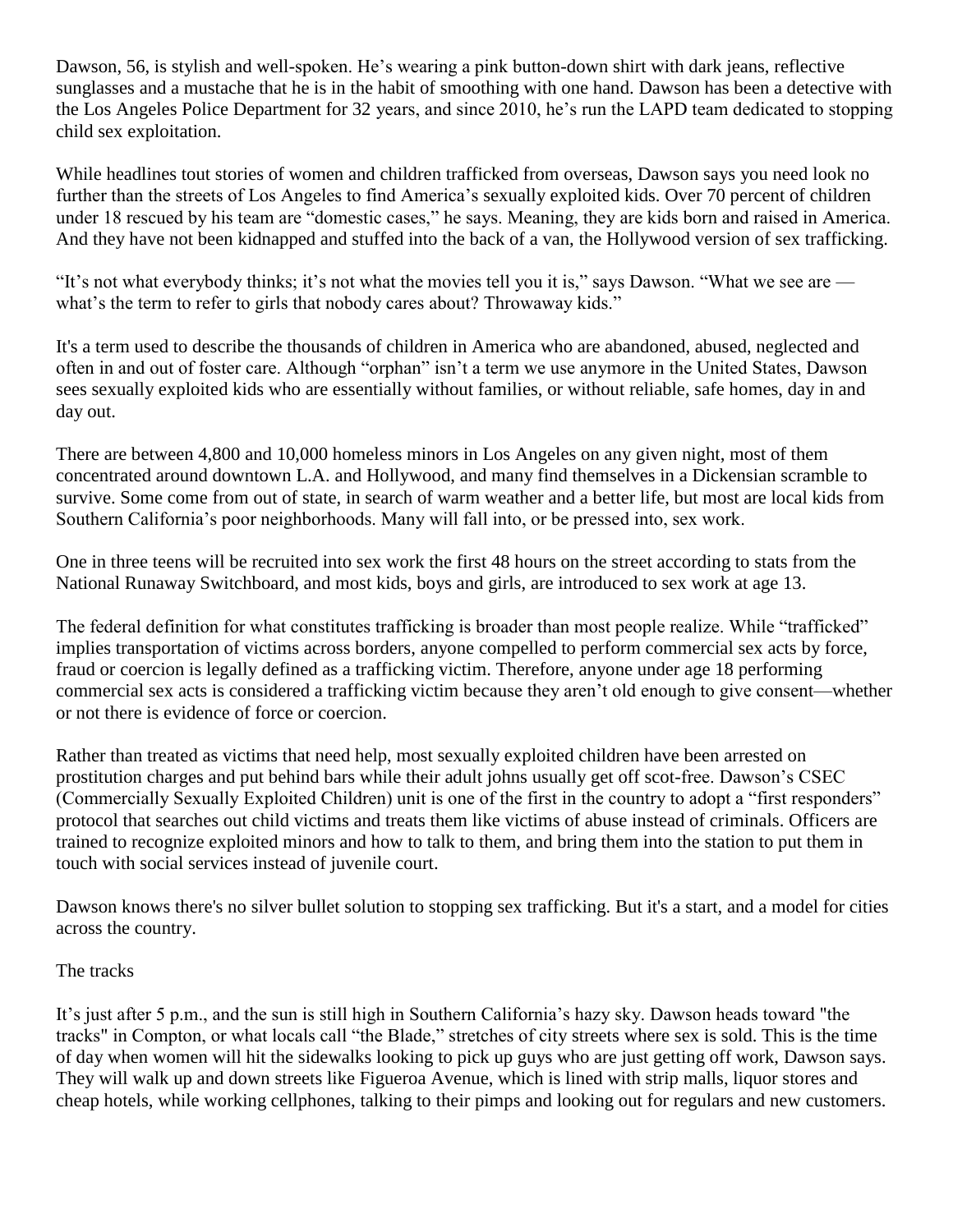The sidewalks in South Central are thick with foot traffic, from kids who are out of school to shift workers waiting for buses. As we crawl up Figueroa Avenue in rush-hour traffic, Dawson calls out the action on the street.

"She's working," he nods toward a woman strolling casually in spandex leggings and a not-especially revealing striped top. "Those two are working." He points out two young women, one black and one Latina, walking past a McDonald's, who appear to be in their late teens or early twenties. They're wearing stretchy jeans and crop tops and talking on their cellphones through their earbuds.

When Dawson's team does recon on the street, they're scanning young women and looking for underage girls. It takes a trained eye to tell the difference between a sixteen-year old and an eighteen-year old, but sometimes it's painfully obvious that a child is on the street—the youngest girl Dawson has rescued from the street was ten years old. Dawson's team also pose as johns on social media to bust pimps that are trafficking children online.

When Dawson suspects someone on the street is underage, he approaches her and introduces himself as an officer from the trafficking unit, and notes that her behavior has been consistent with commercial sex activity in the neighborhood. Then, instead of arresting her, he takes her into custody to put her in touch with social services.

Until recently, "child prostitutes," a term that Dawson, and anti-trafficking advocates recoil at, were seen as willful criminals instead of victims.

It's estimated that one in four homeless minors have been involved in sex work, but advocates say the numbers may be higher, because a teenager coming to a shelter or nonprofit won't usually say they need help because they're being trafficked.

"They say, 'I need food, or I need a place to sleep.' They may report sexual exploitation later, or they may not report it at all," says Johanna Westmacott of Safe Horizon, an anti-trafficking and homeless youth outreach center.

Dawson's perspective has changed over the years; he has brought in girls, sometimes as young as 12 and 13, who were abused and exploited by pimps but faced worse trauma in foster care, or homes plagued by abuse, drugs and poverty.

And many of the young women and girls "in the life," the insider term for sex work, have a history of abuse at home or in the foster care system before they ever end up on the tracks. Forty-six percent of runaway and homeless youths report having being physically abused, and 17 percent report being forced into unwanted sexual activity by a family or household member, according to a study by the U.S. Department of Health and Human Services.

This is part of what advocates call the "foster care to prostitution pipeline" that sets kids up from a childhood of abuse into a future in sex work.

Most of the legal-age women on the tracks come from a similarly traumatic background; Dawson estimates that most adult sex workers started when they were children themselves: "There's a conversation to be had that a lot of these adult women were just kids that never got rescued," he says. "Now it's all they know."

## First responders

When Dawson's unit picks up a minor, they call someone from Amber Davies' team. Davies works for Saving Innocence, a Los Angeles advocacy and outreach nonprofit founded in 2009 by Kim Biddle, who is herself a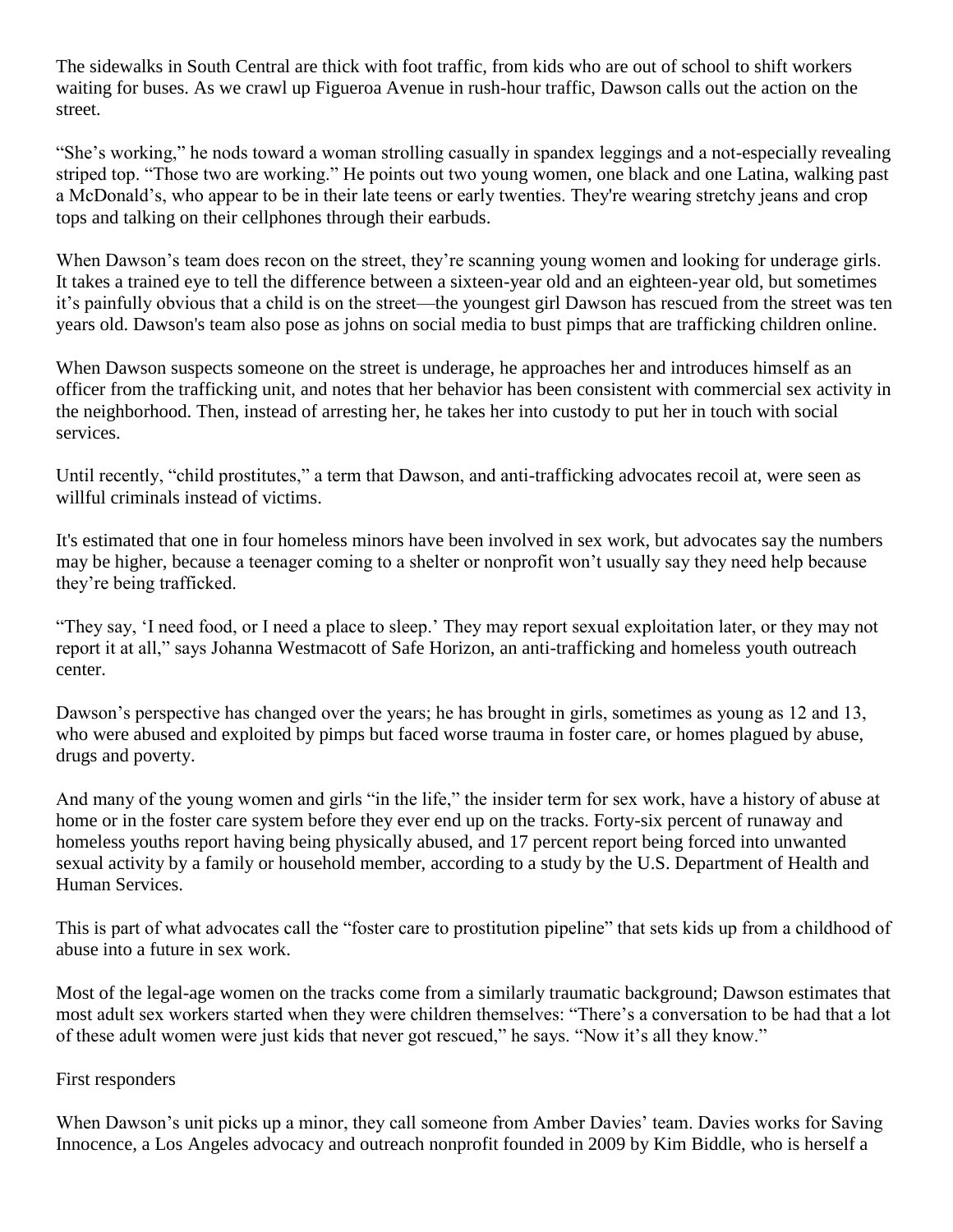survivor of sex trafficking. Within 90 minutes, one of the nine caseworkers— all women — will be on the scene to meet with the child.

The last time Davies was called in, it was a 14-year-old girl, African-American, who had been in foster care since age 9 and had a history of sexual abuse. But girls like this aren't usually rejoicing to be "rescued." In fact, they are usually afraid of the cops and attached to their pimp, who often plays simultaneous roles of exploiter and boyfriend/father figure.

"What we hear from youths is that they've had bad experiences with cops before, and it's hard to talk about what they've been through," says Davies. And sometimes cops themselves are "tricks," or trade sexual favors in exchange for not arresting a prostitute. "Cops know that, too. So if they bring us in and say these cops are the good guys, it helps immensely."

Davies tries to create a safe relationship with teenagers using "their language." "I'll say, 'I'm just a square, but I want to understand what you've been through."

Davies is part of an innovative initiative called First Responders Protocol for CSEC. Initiated by the Long Beach Police Department, it's the first of its kind. Just a few years ago, Long Beach, home of the notorious Long Beach Boulevard track, had the highest number of minors in the sex trade in Los Angeles. Last year, it had zero.

Now, underage prostitutes detained by police are connected to services like Davies' instead of put behind bars. While Long Beach has been praised for this progressive protocol that is the first of its kind, all 50 states, including California, have sentencing laws that criminalize minors for "juvenile prostitution" rather than treating them as child-abuse victims.

Malika Saada Saar is executive director of advocacy group Rights4Girls, which launched the No Such Thing campaign earlier this year to end arrests for so-called "child prostitution."

"In California and almost every other state, trafficked kids — the majority of them black and brown — are contemplated and treated as criminals," Saada Saar said in a press conference, "when in fact they have been subjected to repeated commercial rape."

"There is no such thing as a child prostitute, there are only victims and survivors of child rape."

A clean, well-lighted place

The image of the teen girl who gets kidnapped and sold into sex trafficking does exist—but it's a very small percentage of cases. What advocates call the "kidnapped innocent girl narrative" makes up about 10 percent of cases according to Alexandra Lutnick, a researcher at RTI San Francisco who specializes in young people and the sex trade. The rest of sex trafficking cases are "more complicated."

"To only focus on the one narrative pulls heartstrings, but it does a disservice to other youth who can benefit from resources and support," says Lutnick.

Lutnick says that most of these kids aren't like Elizabeth Smart—the Salt Lake City girl whose 2002 kidnapping from her home set off a national search. They can't simply be "rescued" and returned to loving families. Most of them don't have safe homes to go to, or they wouldn't be in this situation in the first place.

The 14-year-old that Davies met with, for example, came from a family where she was already being sexually abused. "A child is already being molested or raped by a stepfather or abused in foster care, and then an older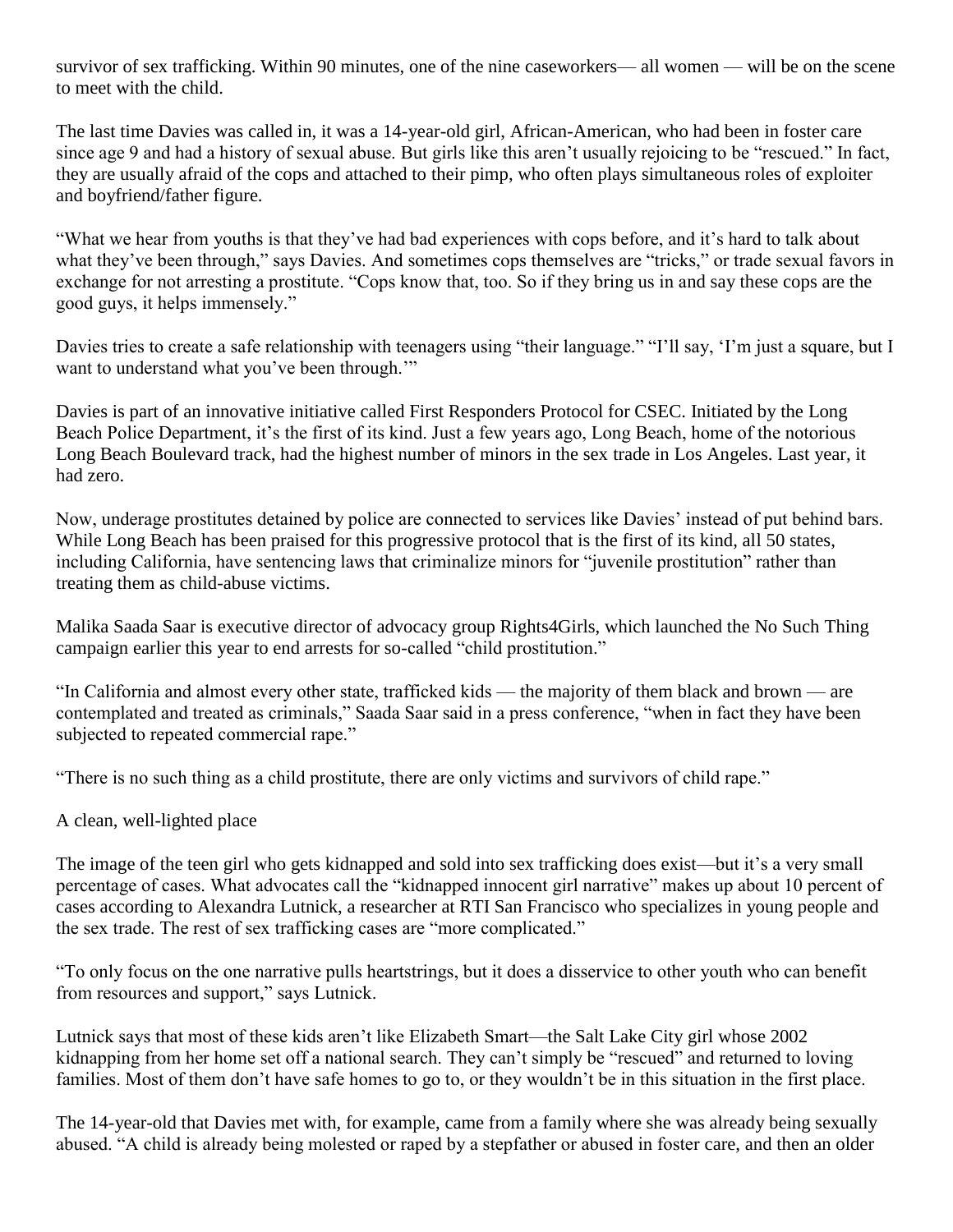guy comes along and pays to get their nails done, hair done, takes them to McDonald's. Nobody has treated them that well," says Davies.

A minor in that situation is choosing between what she sees as the better of two bad options. She may not see her relationship with their pimp, or "Daddy," or "boyfriend" as abusive, or she may not realize it until he threatens her, or threatens to hurt her family.

"We want them to understand that help is out there — their pimp has told them time and again that nobody cares for you or understands you, you're just going to end up in jail," says Davies. "We don't want that to be true. We want to make sure that their pimps are liars."

Unfortunately, it's harder for Davies to help victims than it should be. After she meets with a girl, she will try to find a place for her to stay. There aren't many. Shelters have long waiting lists, and few allow unaccompanied minors. "The Youth Welcome Center [the Los Angeles County youth shelter] is the county equivalent of a flophouse," says Davies. "It's a bunch of mattresses thrown on the floor."

As a result, a lot of kids in shelters run. A 14-year-old is a child, after all, and between sleeping on the floor alone with strangers, and going back to the life she knows — she will often choose the second. Most kids "in the life" will run anywhere from three to seven times before they leave for the streets, says Davies. That might improve if they had a decent place to stay.

Nowhere to call home

Covenant House Los Angeles is in Hollywood, just a few miles from Mann's Chinese Theater and the Walk of Stars, where tourists pose for sidewalk photos next to the name of Taylor Swift or Angelina Jolie.

Covenant House is an outreach and transitional housing center for homeless youth, with 94 beds. The vacancy rate is zero, and last month the waiting list had 120 names on it.

Bill Bedrossian is the executive director at Covenant House in Hollywood, and if you ask him what would abate sex exploitation of young people, one answer is simple: beds.

Covenant House is on a short list of places that LAPD calls when it is trying to place young people living on the street. "They have a scared kid from Idaho who they found in front of a store, or at the train station, or on Skid Row; that's not a safe place for a young person to be," he says.

About 65 to 70 percent of the youths Covenant House serves are locals from L.A. County, about 30 percent are from other states. Nearly all are coming from foster care, or are running from abuse, he says.

Bedrossian says he has trouble placing the youth that walk in his door or are sent to him by police. On average, it will take about six weeks for a bed to open up at Covenant House, or to find a bed in another handful of youth centers like this.

In the meantime, young people are on the street. "I had an 18-year old come in the other day that I had to waitlist, and he said he preferred the stairwell to adult homeless shelters that are not safe, and people are getting raped there."

Almost half of kids on the street will be approached about sex work within the first 48 hours, according to a study by the U.S. Department of Health and Human Services. This is what advocates call "survival sex," which refers to youths trading sex for a place to sleep, or money for basics like food.